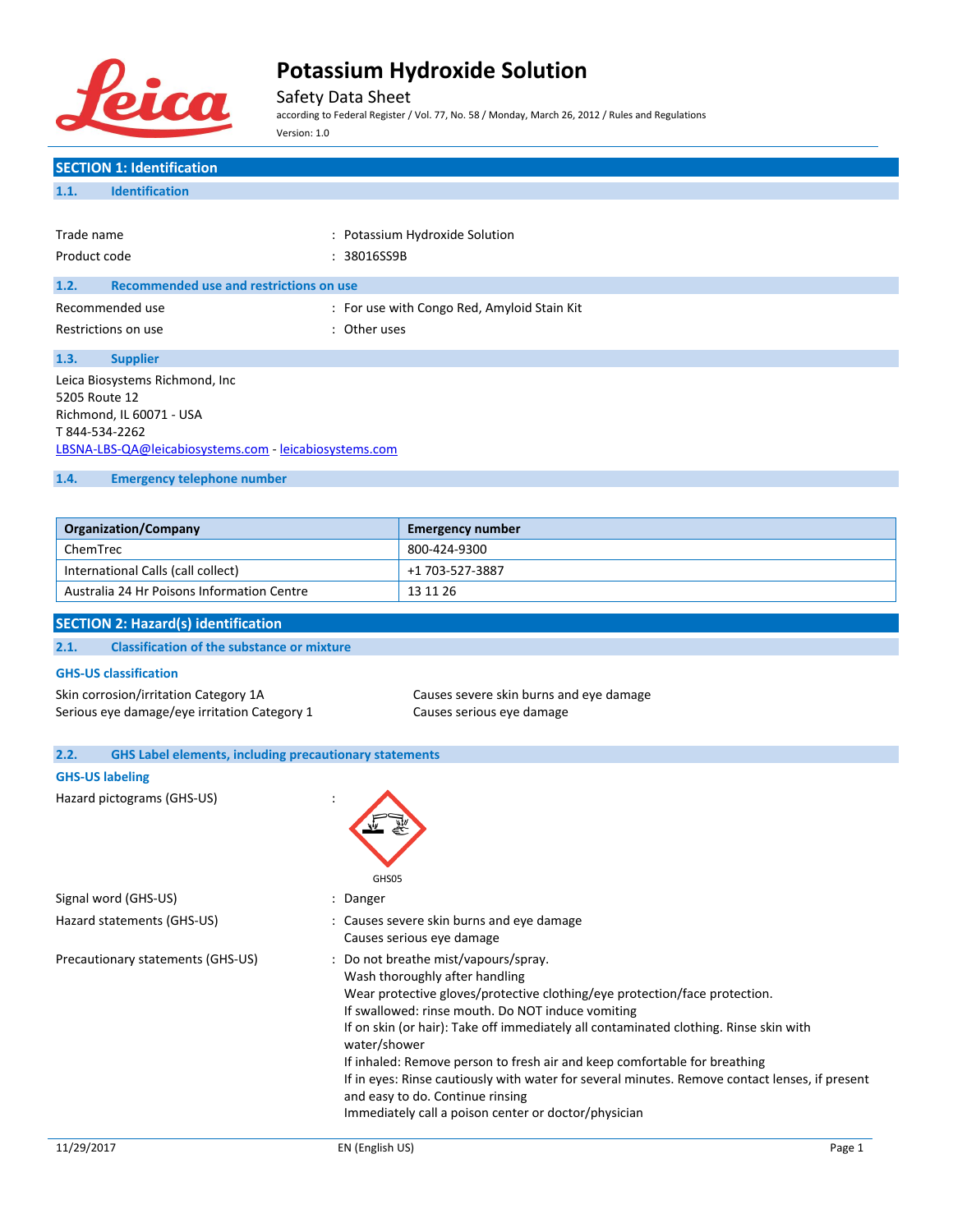### Safety Data Sheet

according to Federal Register / Vol. 77, No. 58 / Monday, March 26, 2012 / Rules and Regulations

Wash contaminated clothing before reuse Store locked up Dispose of contents/container in accordance with all local/regional/national/international regulations

### **2.3. Other hazards which do not result in classification**

No additional information available

**2.4. Unknown acute toxicity (GHS US)**

Not applicable

### **SECTION 3: Composition/Information on ingredients**

### **3.1. Substances**

### Not applicable

**3.2. Mixtures**

| <b>Name</b>         | <b>Product identifier</b> | % | <b>GHS-US classification</b> |
|---------------------|---------------------------|---|------------------------------|
| Potassium Hydroxide | (CAS No) 1310-58-3        |   | Acute Tox. 4 (Oral), H302    |
|                     |                           |   | Skin Corr. 1A. H314          |

Full text of hazard classes and H-statements : see section 16

|            | <b>SECTION 4: First-aid measures</b>                            |                                                                                                                                                         |
|------------|-----------------------------------------------------------------|---------------------------------------------------------------------------------------------------------------------------------------------------------|
| 4.1.       | <b>Description of first aid measures</b>                        |                                                                                                                                                         |
|            | First-aid measures general                                      | : Call a physician immediately.                                                                                                                         |
|            | First-aid measures after inhalation                             | : Remove person to fresh air and keep comfortable for breathing.                                                                                        |
|            | First-aid measures after skin contact                           | : Rinse skin with water/shower. Remove/Take off immediately all contaminated clothing. Call<br>a physician immediately.                                 |
|            | First-aid measures after eye contact                            | : Rinse cautiously with water for several minutes. Remove contact lenses, if present and easy<br>to do. Continue rinsing. Call a physician immediately. |
|            | First-aid measures after ingestion                              | : Rinse mouth. Do not induce vomiting. Call a physician immediately.                                                                                    |
| 4.2.       | Most important symptoms and effects (acute and delayed)         |                                                                                                                                                         |
|            | Symptoms/effects after skin contact                             | : Burns.                                                                                                                                                |
|            | Symptoms/effects after eye contact                              | : Serious damage to eyes.                                                                                                                               |
|            | Symptoms/effects after ingestion                                | : Burns.                                                                                                                                                |
| 4.3.       | Immediate medical attention and special treatment, if necessary |                                                                                                                                                         |
|            | Treat symptomatically.                                          |                                                                                                                                                         |
|            | <b>SECTION 5: Fire-fighting measures</b>                        |                                                                                                                                                         |
| 5.1.       | Suitable (and unsuitable) extinguishing media                   |                                                                                                                                                         |
|            | Suitable extinguishing media                                    | : Water spray. Dry powder. Foam. Carbon dioxide.                                                                                                        |
| 5.2.       | Specific hazards arising from the chemical                      |                                                                                                                                                         |
| Reactivity |                                                                 | : The product is non-reactive under normal conditions of use, storage and transport.                                                                    |
| 5.3.       | Special protective equipment and precautions for fire-fighters  |                                                                                                                                                         |
|            | Protection during firefighting                                  | : Do not attempt to take action without suitable protective equipment. Self-contained<br>breathing apparatus. Complete protective clothing.             |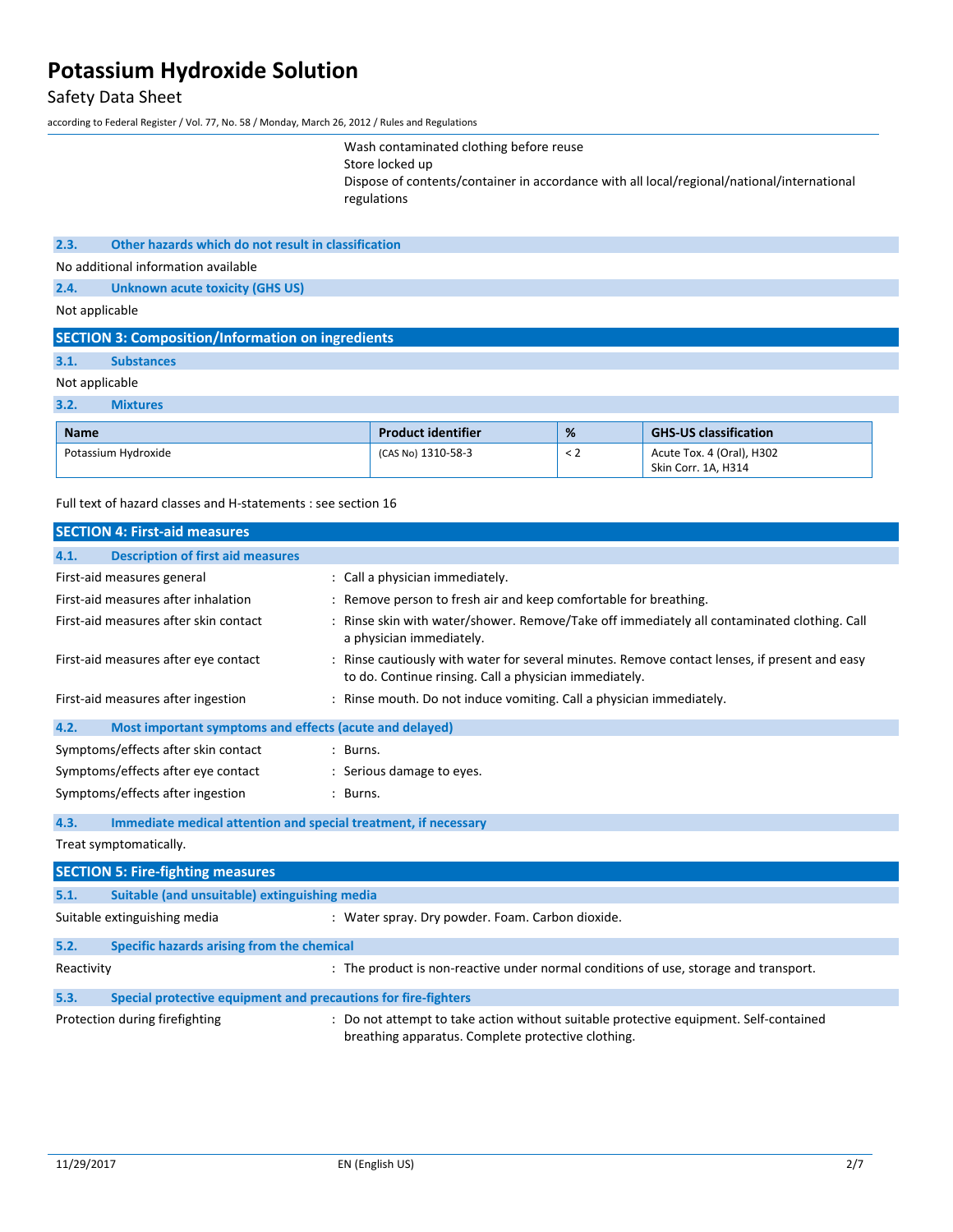### Safety Data Sheet

according to Federal Register / Vol. 77, No. 58 / Monday, March 26, 2012 / Rules and Regulations

|                   | <b>SECTION 6: Accidental release measures</b>                          |                                    |                                                                                                    |                                                                                         |  |
|-------------------|------------------------------------------------------------------------|------------------------------------|----------------------------------------------------------------------------------------------------|-----------------------------------------------------------------------------------------|--|
| 6.1.              | Personal precautions, protective equipment and emergency procedures    |                                    |                                                                                                    |                                                                                         |  |
| 6.1.1.            | For non-emergency personnel                                            |                                    |                                                                                                    |                                                                                         |  |
|                   | <b>Emergency procedures</b>                                            |                                    | : Ventilate spillage area. Avoid contact with skin and eyes. Do not breathe<br>mist/vapours/spray. |                                                                                         |  |
| 6.1.2.            | For emergency responders                                               |                                    |                                                                                                    |                                                                                         |  |
|                   | Protective equipment                                                   |                                    | information refer to section 8: "Exposure controls/personal protection".                           | : Do not attempt to take action without suitable protective equipment. For further      |  |
| 6.2.              | <b>Environmental precautions</b>                                       |                                    |                                                                                                    |                                                                                         |  |
|                   | Avoid release to the environment.                                      |                                    |                                                                                                    |                                                                                         |  |
| 6.3.              | Methods and material for containment and cleaning up                   |                                    |                                                                                                    |                                                                                         |  |
|                   | Methods for cleaning up                                                |                                    | : Take up liquid spill into absorbent material.                                                    |                                                                                         |  |
|                   | Other information                                                      |                                    | : Dispose of materials or solid residues at an authorized site.                                    |                                                                                         |  |
| 6.4.              | <b>Reference to other sections</b>                                     |                                    |                                                                                                    |                                                                                         |  |
|                   | For further information refer to section 13.                           |                                    |                                                                                                    |                                                                                         |  |
|                   | <b>SECTION 7: Handling and storage</b>                                 |                                    |                                                                                                    |                                                                                         |  |
| 7.1.              | <b>Precautions for safe handling</b>                                   |                                    |                                                                                                    |                                                                                         |  |
|                   |                                                                        |                                    |                                                                                                    | : Ensure good ventilation of the work station. Avoid contact with skin and eyes. Do not |  |
|                   | Precautions for safe handling                                          |                                    | breathe mist/vapours/spray. Wear personal protective equipment.                                    |                                                                                         |  |
|                   | Hygiene measures                                                       |                                    | : Wash contaminated clothing before reuse. Do not eat, drink or smoke when using this              |                                                                                         |  |
|                   |                                                                        |                                    | product. Always wash hands after handling the product.                                             |                                                                                         |  |
| 7.2.              | Conditions for safe storage, including any incompatibilities           |                                    |                                                                                                    |                                                                                         |  |
|                   | Storage conditions                                                     |                                    | : Store locked up. Store in a well-ventilated place. Keep cool.                                    |                                                                                         |  |
|                   |                                                                        |                                    |                                                                                                    |                                                                                         |  |
|                   | <b>SECTION 8: Exposure controls/personal protection</b>                |                                    |                                                                                                    |                                                                                         |  |
| 8.1.              | <b>Control parameters</b>                                              |                                    |                                                                                                    |                                                                                         |  |
|                   | Potassium Hydroxide (1310-58-3)                                        |                                    |                                                                                                    |                                                                                         |  |
| <b>ACGIH</b>      |                                                                        | ACGIH Ceiling (mg/m <sup>3</sup> ) |                                                                                                    | $2 \text{ mg/m}^3$                                                                      |  |
| <b>ACGIH</b>      |                                                                        | Remark (ACGIH)                     |                                                                                                    | URT, eye, & skin irr                                                                    |  |
|                   |                                                                        |                                    |                                                                                                    |                                                                                         |  |
|                   |                                                                        |                                    |                                                                                                    |                                                                                         |  |
| 8.2.              | <b>Appropriate engineering controls</b>                                |                                    |                                                                                                    |                                                                                         |  |
|                   | Appropriate engineering controls                                       |                                    | : Ensure good ventilation of the work station.                                                     |                                                                                         |  |
|                   | Environmental exposure controls<br>: Avoid release to the environment. |                                    |                                                                                                    |                                                                                         |  |
| 8.3.              |                                                                        |                                    | Individual protection measures/Personal protective equipment                                       |                                                                                         |  |
| Hand protection:  |                                                                        |                                    |                                                                                                    |                                                                                         |  |
| Protective gloves |                                                                        |                                    |                                                                                                    |                                                                                         |  |
| Eye protection:   |                                                                        |                                    |                                                                                                    |                                                                                         |  |
| Safety glasses    |                                                                        |                                    |                                                                                                    |                                                                                         |  |
|                   |                                                                        |                                    |                                                                                                    |                                                                                         |  |

**Skin and body protection:**

Wear suitable protective clothing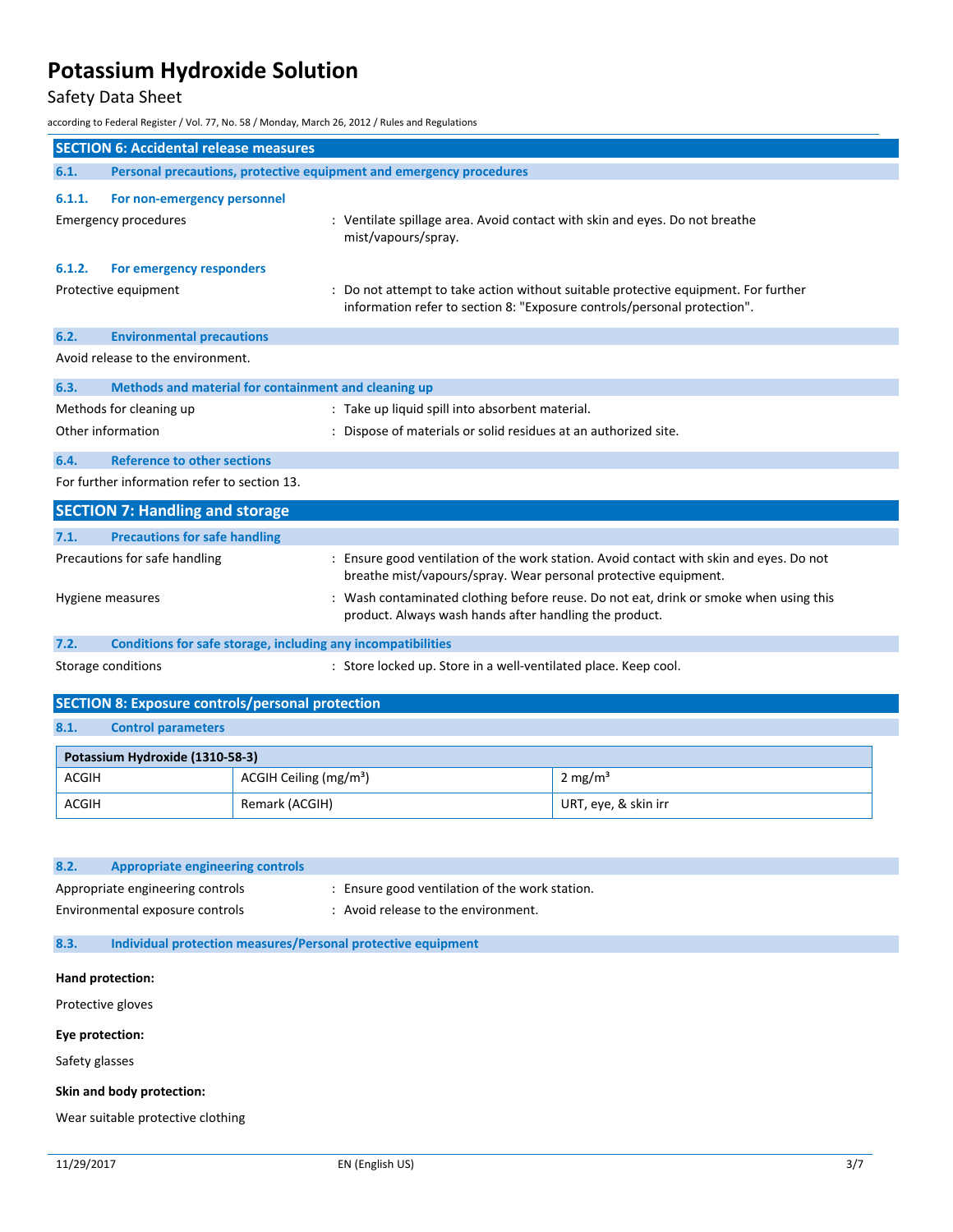### Safety Data Sheet

according to Federal Register / Vol. 77, No. 58 / Monday, March 26, 2012 / Rules and Regulations

### **Respiratory protection:**

In case of insufficient ventilation, wear suitable respiratory equipment

| <b>SECTION 9: Physical and chemical properties</b>            |                     |  |  |
|---------------------------------------------------------------|---------------------|--|--|
| Information on basic physical and chemical properties<br>9.1. |                     |  |  |
| Physical state                                                | : Liquid            |  |  |
| Color                                                         | : Colorless         |  |  |
| Odor                                                          | : odorless          |  |  |
| Odor threshold                                                | : No data available |  |  |
| pH                                                            | : 13.5              |  |  |
| Melting point                                                 | : Not applicable    |  |  |
| Freezing point                                                | : No data available |  |  |
| <b>Boiling point</b>                                          | : No data available |  |  |
| Flash point                                                   | : No data available |  |  |
| Relative evaporation rate (butyl acetate=1)                   | : No data available |  |  |
| Flammability (solid, gas)                                     | : Not applicable.   |  |  |
| Vapor pressure                                                | : No data available |  |  |
| Relative vapor density at 20 °C                               | : No data available |  |  |
| Relative density                                              | : No data available |  |  |
| Specific gravity / density                                    | : 1.05              |  |  |
| Solubility                                                    | : No data available |  |  |
| Log Pow                                                       | : No data available |  |  |
| Auto-ignition temperature                                     | : No data available |  |  |
| Decomposition temperature                                     | : No data available |  |  |
| Viscosity, kinematic                                          | : No data available |  |  |
| Viscosity, dynamic                                            | : No data available |  |  |
| <b>Explosion limits</b>                                       | : No data available |  |  |
| <b>Explosive properties</b>                                   | : No data available |  |  |
| Oxidizing properties                                          | : No data available |  |  |

#### **9.2. Other information**

No additional information available

| <b>SECTION 10: Stability and reactivity</b> |                   |  |  |  |  |
|---------------------------------------------|-------------------|--|--|--|--|
| 10.1.                                       | <b>Reactivity</b> |  |  |  |  |

The product is non-reactive under normal conditions of use, storage and transport.

### **10.2. Chemical stability**

Stable under normal conditions.

**10.3. Possibility of hazardous reactions**

No dangerous reactions known under normal conditions of use.

### **10.4. Conditions to avoid**

None under recommended storage and handling conditions (see section 7).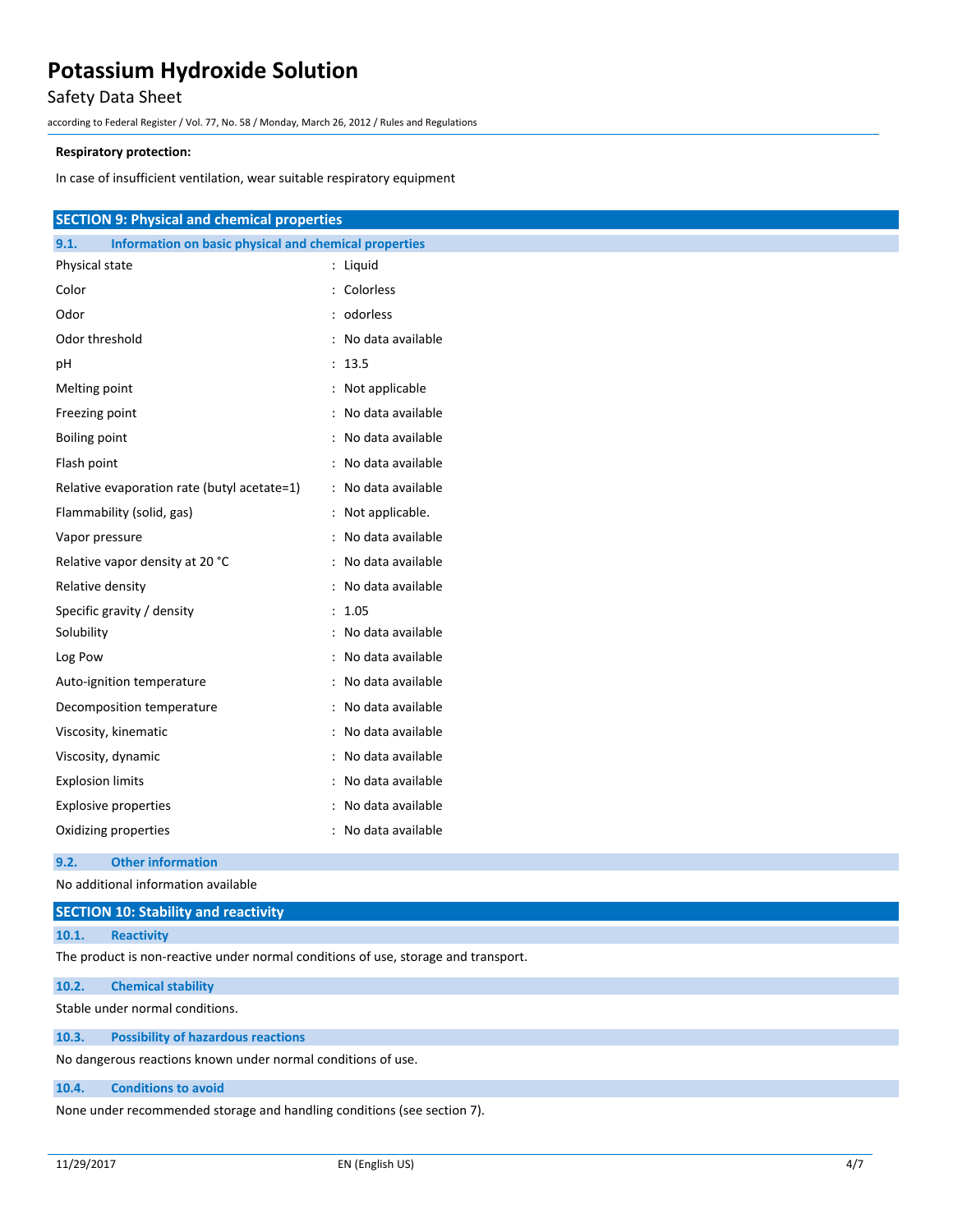### Safety Data Sheet

according to Federal Register / Vol. 77, No. 58 / Monday, March 26, 2012 / Rules and Regulations

| 10.5. | <b>Incompatible materials</b>       |
|-------|-------------------------------------|
|       | No additional information available |

**10.6. Hazardous decomposition products**

Under normal conditions of storage and use, hazardous decomposition products should not be produced.

|       | <b>SECTION 11: Toxicological information</b> |
|-------|----------------------------------------------|
| 11.1. | Information on toxicological effects         |

Acute toxicity **in the case of the Case of the Case of the Case of the Case of the Case of the Case of the Case of the Case of the Case of the Case of the Case of the Case of the Case of the Case of the Case of the Case of** 

| Potassium Hydroxide (1310-58-3)                                   |                                                                                   |  |  |
|-------------------------------------------------------------------|-----------------------------------------------------------------------------------|--|--|
| ATE US (oral)                                                     | 500 mg/kg body weight                                                             |  |  |
| Skin corrosion/irritation                                         | : Causes severe skin burns and eye damage.                                        |  |  |
|                                                                   | pH: 13.5                                                                          |  |  |
| Serious eye damage/irritation                                     | : Causes serious eye damage.                                                      |  |  |
|                                                                   | pH: 13.5                                                                          |  |  |
| Respiratory or skin sensitization                                 | : Not classified                                                                  |  |  |
| Germ cell mutagenicity                                            | : Not classified                                                                  |  |  |
| Carcinogenicity                                                   | : Not classified                                                                  |  |  |
| Reproductive toxicity                                             | : Not classified                                                                  |  |  |
| Specific target organ toxicity - single exposure : Not classified |                                                                                   |  |  |
| Specific target organ toxicity - repeated<br>exposure             | : Not classified                                                                  |  |  |
| Aspiration hazard                                                 | : Not classified                                                                  |  |  |
| Symptoms/effects after skin contact                               | : Burns.                                                                          |  |  |
| Symptoms/effects after eye contact                                | : Serious damage to eyes.                                                         |  |  |
| Symptoms/effects after ingestion                                  | : Burns.                                                                          |  |  |
| <b>SECTION 12: Ecological information</b>                         |                                                                                   |  |  |
| 12.1.<br><b>Toxicity</b>                                          |                                                                                   |  |  |
| Ecology - general                                                 | : Before neutralisation, the product may represent a danger to aquatic organisms. |  |  |
| 12.2.<br><b>Persistence and degradability</b>                     |                                                                                   |  |  |
| No additional information available                               |                                                                                   |  |  |
| 12.3.<br><b>Bioaccumulative potential</b>                         |                                                                                   |  |  |
| No additional information available                               |                                                                                   |  |  |
| 12.4.<br><b>Mobility in soil</b>                                  |                                                                                   |  |  |
| No additional information available                               |                                                                                   |  |  |
| <b>Other adverse effects</b><br>12.5.                             |                                                                                   |  |  |
| No additional information available                               |                                                                                   |  |  |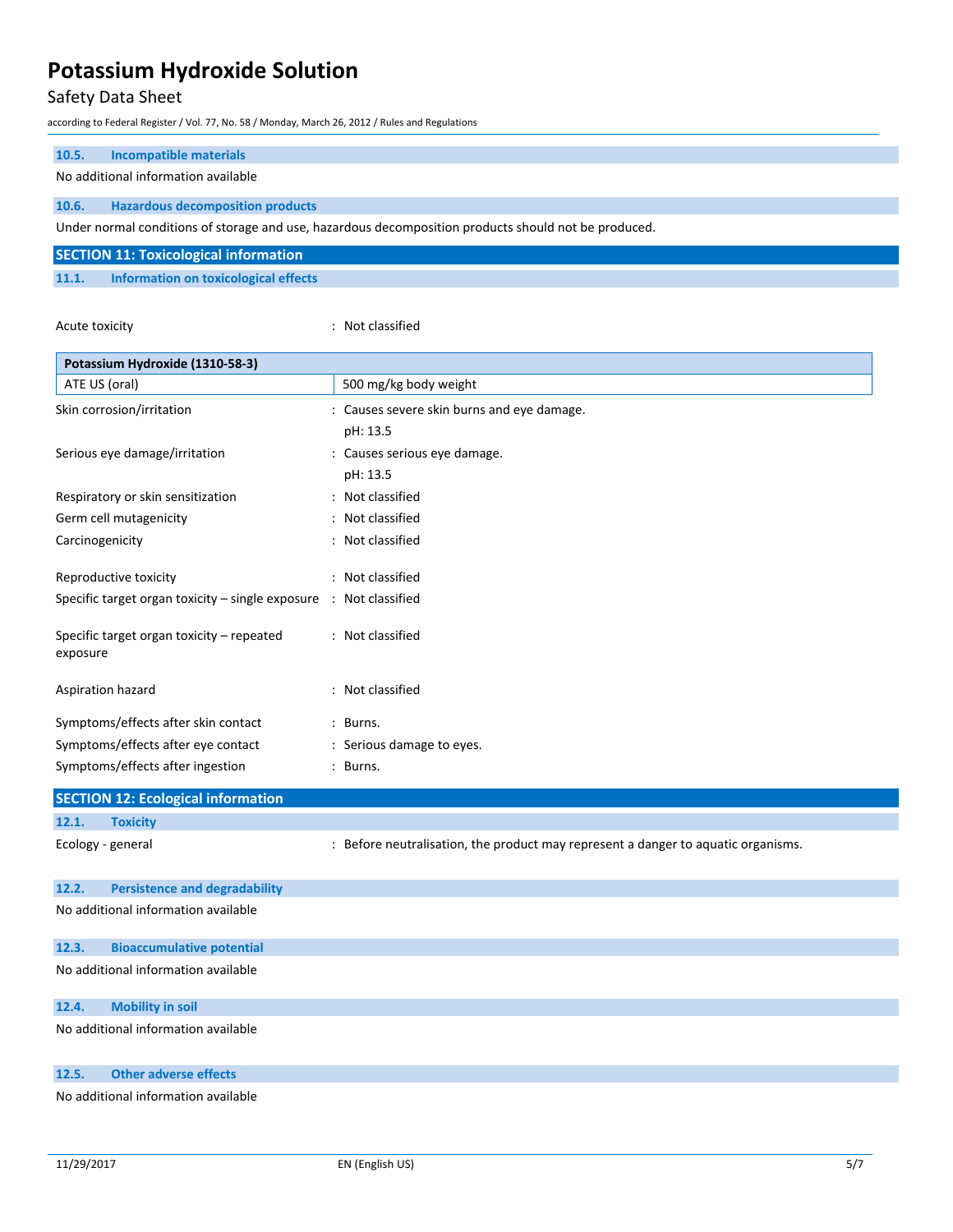### Safety Data Sheet

according to Federal Register / Vol. 77, No. 58 / Monday, March 26, 2012 / Rules and Regulations

| <b>SECTION 13: Disposal considerations</b>                          |                                                                                               |
|---------------------------------------------------------------------|-----------------------------------------------------------------------------------------------|
| <b>Disposal methods</b><br>13.1.                                    |                                                                                               |
| Waste treatment methods                                             | : Dispose of contents/container in accordance with licensed collector's sorting instructions. |
| <b>SECTION 14: Transport information</b>                            |                                                                                               |
| <b>Department of Transportation (DOT)</b>                           |                                                                                               |
| In accordance with DOT                                              |                                                                                               |
| Transport document description                                      | : UN1814 Potassium hydroxide, solution, 8, II                                                 |
| UN-No.(DOT)                                                         | : UN1814                                                                                      |
| Proper Shipping Name (DOT)                                          | : Potassium hydroxide, solution                                                               |
| Class (DOT)                                                         | : 8 - Class 8 - Corrosive material 49 CFR 173.136                                             |
| Packing group (DOT)                                                 | : II - Medium Danger                                                                          |
| Hazard labels (DOT)                                                 | : 8 - Corrosive                                                                               |
|                                                                     | <b>CORROSIV</b>                                                                               |
| DOT Quantity Limitations Passenger<br>aircraft/rail (49 CFR 173.27) | : 1 L                                                                                         |
| DOT Quantity Limitations Cargo aircraft only<br>(49 CFR 175.75)     | : 30L                                                                                         |
| <b>Transport by sea</b>                                             |                                                                                               |
| Transport document description (IMDG)                               | : UN 1814 POTASSIUM HYDROXIDE SOLUTION, 8, II                                                 |
| UN-No. (IMDG)                                                       | : 1814                                                                                        |
| Proper Shipping Name (IMDG)                                         | : POTASSIUM HYDROXIDE SOLUTION                                                                |
| Class (IMDG)                                                        | : 8 - Corrosive substances                                                                    |
| Packing group (IMDG)                                                | : II - substances presenting medium danger                                                    |
| Limited quantities (IMDG)                                           | : 1L                                                                                          |
| <b>Air transport</b>                                                |                                                                                               |
| Transport document description (IATA)                               | : UN 1814 Potassium hydroxide solution, 8, II                                                 |
| UN-No. (IATA)                                                       | : 1814                                                                                        |
| Proper Shipping Name (IATA)                                         | : Potassium hydroxide solution                                                                |
| Class (IATA)                                                        | : 8 - Corrosives                                                                              |
| Packing group (IATA)                                                | : II - Medium Danger                                                                          |
| <b>SECTION 15: Regulatory information</b>                           |                                                                                               |
| 15.1. US Federal regulations                                        |                                                                                               |
|                                                                     |                                                                                               |